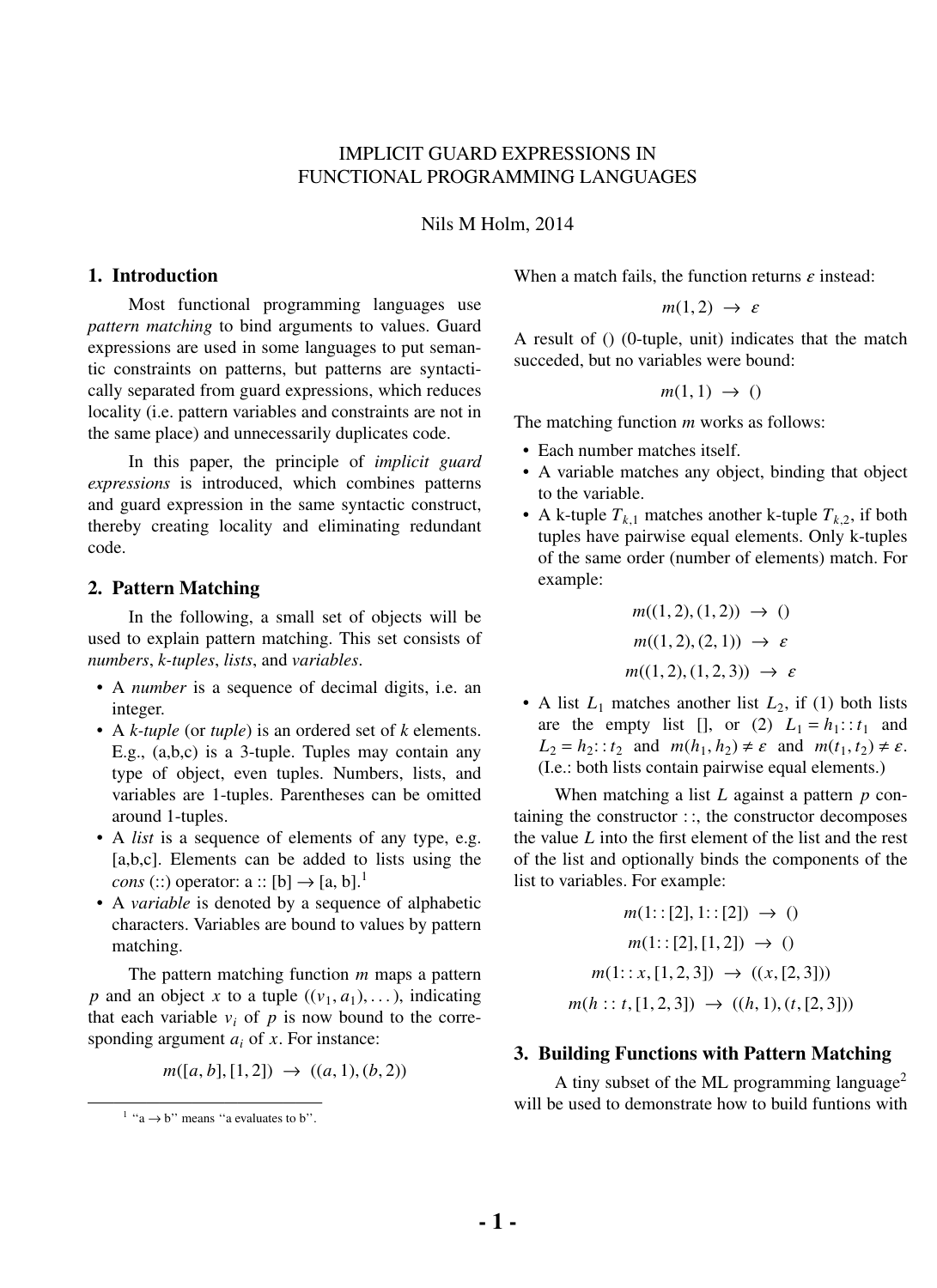pattern matching. Generally, a *function f* of patterns  $p_1$ ,  $\cdots$  to expressions  $x_1$ ,  $\cdots$  is defined as follows:

*fun* 
$$
f
$$
  $p_1 = x_1 \mid \cdots$ 

where the vertical bar denotes a logical ''or''. In the function application

*f a*

the argument  $a$  is matched against each pattern  $p_i$  of  $f$ , and the expression  $x_i$  associated with the first matching pattern is evaluated with the bindings established by *m* in effect. For example, the following program implements the power function (*x* raised to the power of *y*):

*fun P* 
$$
(x, 0) = 1
$$
  
 $|(x, y) = x * P(x, y - 1)$ 

## **4. Guarded Patterns**

A *guard* is an expression that belongs to the pattern part rather than the expression part of a function. It puts some semantic constraints on the values a pattern will match. The problem guards solve is as fol $lows:3$ 

> *fun*  $gcd(a, 0) = a$  $(0, b) = b$  $(a, b) = if a < b then$ *gcd* (*a*, *b mod a*) *else gcd* (*b*, *a mod b*)

Here the otherwise declarative nature of the program is disturbed by making the distinction between the cases  $a < b$  and  $a \ge b$  on the *expression* side of the function. In a mathematical definition, though, the distinction would be made like this:

$$
gcd(a, b) = \begin{cases} a & \text{if } b = 0 \\ b & \text{if } a = 0 \\ gcd(a, b \mod a) & \text{if } a < b \\ gcd(b, a \mod b) & \text{otherwise} \end{cases}
$$

I.e. there is only a pattern and an expression side, and nothing "in between", like the "if" in the above program. Using guard expressions, the mathematical defintion can be translated directly to a corresponding program:<sup>4</sup>

fun gcd (a, 0) = a

\n
$$
|(0, b) = b
$$
\n
$$
|(a, b) \text{ where } a < b
$$
\n
$$
= \gcd(a, b \text{ mod } a)
$$
\n
$$
|(a, b) = \gcd(b, a \text{ mod } b)
$$

Guards also allow to use the same basic (unguarded) pattern multiple times, but each time with different constraints.

In the above extension of the ML language, $5$  the conditional expression *c* after the *where* keyword limits the case of the function to values that match the pattern *and* satisfy the condition *c*. So the third case of *gcd* is only selected when *a* < *b* holds. Otherwise, the final case, without any limiting guard, is chosen.

The guard mechanism described here so far will be called an *explicit guard*, because it uses an explicit expression, following the *where* keyword, to formulate the limiting condition.

While explicit guards are a general and flexible mechanism for specifying guard expressions, they can be cumbersome in some simple cases. For instance:

$$
signum x where x < 0 = 1
$$
  
 | x where x > 0 = 1  
 | x = 0

#### **5. Implicit Guards**

Under certain conditions, the guard expressions can be pulled into the pattern, so that variables of the guard expression become variables of the pattern at the same time. This will be called an *implicit guard*, because the guard is contained implicitly in the pattern.

Using implicit guards, the *signum* function can be written this way:

<sup>&</sup>lt;sup>2</sup> See "The Definition of Standard ML" by Milner, et al, MIT Press 1997.

<sup>3</sup> The *gcd* function computes the greatest common divisor of *a* and *b* using the Euclidean algorithm.

<sup>4</sup> The *where* syntax is not part of Standard ML.

<sup>&</sup>lt;sup>5</sup> See "The mLite Language" by Holm, 2014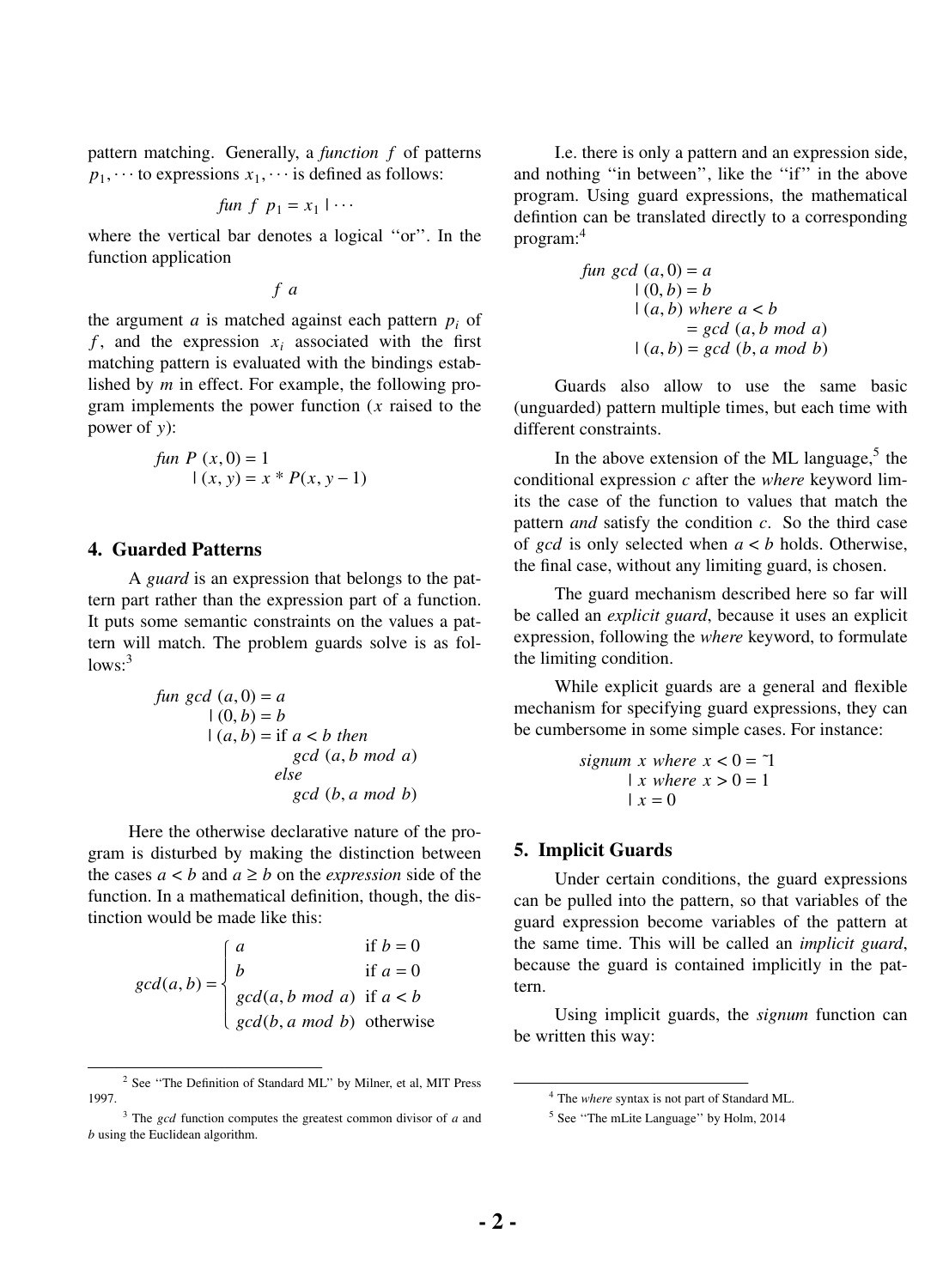$$
signum \ x < 0 = 7
$$
\n
$$
| \ x > 0 = 1
$$
\n
$$
| \ x = 0
$$

I.e. "signum *of x* < 0 is  $-1$ ", etc.

Implicit guards allow to apply conditions *on the spot* inside of a pattern, which is more concise than explicit guards and increases the locality of the guard expressions, because they do not have to be moved to a separate clause.

Here is another example: $6$ 

*fun filter* 
$$
(f, []
$$
) = []  
\n $|(f, f h :: t) = h :: filter(f, t)$   
\n $|(f, h :: t) = filter(f, t)$ 

The *filter* function extracts objects satisfying the property *f* from a list, e.g.:<sup>7</sup>

$$
filter((fn \ x = x < 0), [1, 2, 3, 4, 5]) \rightarrow [2, 4]
$$

It uses the implicit guard *f h* in the pattern  $(f, f h :: t)$  to select matching elements from the list. Because function application binds stronger than the :: operator, the predicate  $f$  is applied to the first element of the list, and the pattern matches only if *f h* returns truth.

While implicit guards are more concise and more local than explicit guards, they do not offer the same degree of flexibility.

These are the conditions under which implicit guards may be used:

- No two variables of the same pattern may be combined in the same guard.
- Only one variable may appear in an infix expression in a guard.
- In a function application, the pattern variable must be the rightmost component.
- Multiple implicit guard expressions may appear in a tuple or list, as long as they are independent and obey the above rules.

For example, due to the first rule, the explicit guard

## $(a, b)$  *where*  $a < b$

in the *gcd* function cannot be converted to an implicit guard, because it combines the pattern variables *a* and *b* in the expression  $a < b$ .

Implicit guards of the form *a R b*, where *R* is an infix operator and both *a* and *b* are variables, cannot be used, because it is not possible to determine which one of the variables would be the pattern variable.<sup>8</sup>

In a function application, the rightmost component is considered to be the pattern part. In all of the expressions  $f(x, f(y, x))$ , and  $f(y, x)$ , the *x* would be the pattern variable.

**Note:** Because function application has the same syntax as currying and the equal operator  $(=)$  is used to separate function bodies from patterns in ML, implicit guards using the = operator or function application have to be parenthesized:

\n
$$
\int \tan f(x) \, dx = y
$$
\n equals\n  $\int \tan f = \int \ln x \, dx = y$ \n

\n\n $\int \tan f(x) \, dx = y$ \n equals\n  $\int \tan x \, dx = \int \tan x \, dx = 0$ \n

\n\n $\int \tan f(x) \, dx = 0$ \n equals\n  $\int \tan x \, dx = 0$ \n implies\n  $\int \tan x \, dx = 0$ \n implies\n  $\int \tan x \, dx = 0$ \n implies\n  $\int \tan x \, dx = 0$ \n implies\n  $\int \tan x \, dx = 0$ \n implies\n  $\int \tan x \, dx = 0$ \n implies\n  $\int \tan x \, dx = 0$ \n implies\n  $\int \tan x \, dx = 0$ \n implies\n  $\int \tan x \, dx = 0$ \n implies\n  $\int \tan x \, dx = 0$ \n implies\n  $\int \tan x \, dx = 0$ \n implies\n  $\int \tan x \, dx = 0$ \n implies\n  $\int \tan x \, dx = 0$ \n implies\n  $\int \tan x \, dx = 0$ \n implies\n  $\int \tan x \, dx = 0$ \n implies\n  $\int \tan x \, dx = 0$ \n implies\n  $\int \tan x \, dx = 0$ \n implies\n  $\int \tan x \, dx = 0$ \n implies\n  $\int \tan x \, dx = 0$ \n implies\n  $\int \tan x \, dx = 0$ \n implies\n  $\int \tan x \, dx = 0$ \n implies\n  $\int \tan x \, dx = 0$ \n implies\n  $\int \tan x \, dx = 0$ \n implies\n  $\int \tan x \, dx = 0$ \n implies\n  $\int \tan x \, dx = 0$ \n implies\n  $\int \tan x \, dx = 0$ \n implies\n  $\int \tan x \, dx = 0$ \n implies\n  $\int \tan x \, dx = 0$ \n implies\n  $\int \tan x \, dx = 0$ \n implies\n  $\int \tan x \, dx = 0$ \n implies\n  $\$ 

#### **6. Implementation**

Each implicit guard can be rewritten as a pattern and an explicit guard:

$$
f\ h:: t\ =\ h:: t\ where\ f\ h
$$

This conversion will be formalized in the following by devising a function  $\rho$  of an implicit guard to a tuple of a pattern and an explicit guard expression:

$$
\rho(\text{implicit}) \rightarrow (\text{pattern}, \text{explicit})
$$

Furthermore, the functions *P* and *G* will be used to refer to the pattern and guard part of the resulting tuple:

$$
P(\text{pattern}, \text{guard}) \rightarrow \text{pattern}
$$
  
 $G(\text{pattern}, \text{guard}) \rightarrow \text{guard}$ 

 $6$  Of course, this implementation is naïve, it only serves the purpose of demonstrating the use of an implicit guard.

<sup>&</sup>lt;sup>7</sup> The syntax *fn*  $p = x$  defines an anonymous function of a pattern  $p$ to an expression *x*.

<sup>&</sup>lt;sup>8</sup> One of the variables could be chosen by convention, but even then, more complex formulae would render this approach impractical.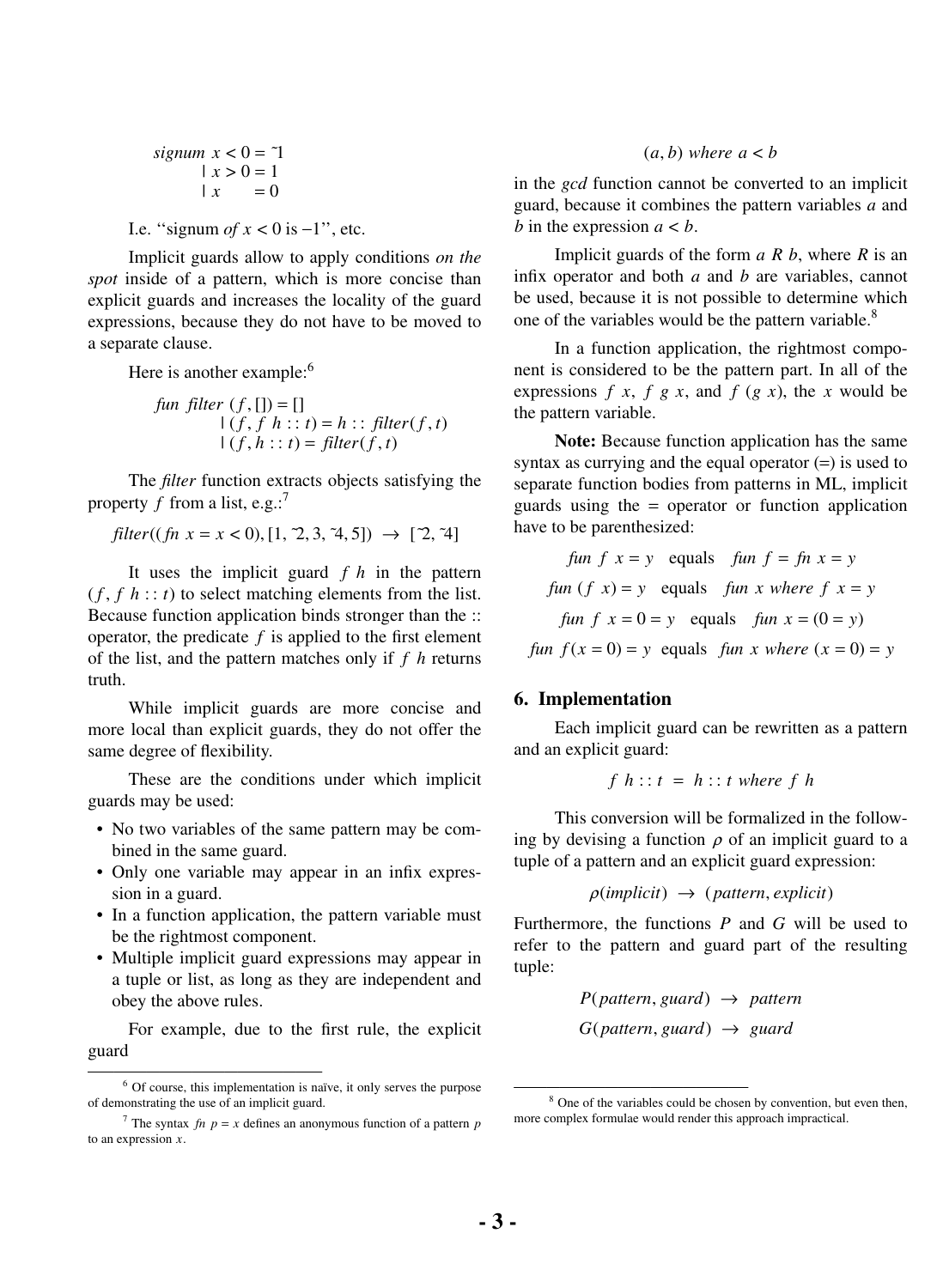So, for instance:

 $\rho(x < 0) \rightarrow (x, x < 0)$  $P(\rho(x < 0)) \rightarrow x$  $G(\rho(x < 0)) \rightarrow x < 0$ 

The  $\rho$  function is defined as follows:

$$
\rho(number) \rightarrow (number, \emptyset)
$$
  

$$
\rho(variable) \rightarrow (variable, \emptyset)
$$

The empty set sign  $\varnothing$  denotes the absence of a guard expression in a tuple. In some contexts, it can be interpreted as

$$
G(p, \emptyset) \rightarrow true
$$

I.e., the tuple  $(p, \emptyset)$  indicates an unguarded pattern *p*.

The most simple case of function application is the combination (⋅) of two variables:

$$
\rho(f \ x) = \rho(f) \cdot \rho(x)
$$
  
=  $(f, \emptyset) \cdot (x, \emptyset)$   
=  $(x, f \ x)$ 

Note that it is always the pattern of the *righthand side* of ⊙ that determines the pattern component of the result. More generally, the conversion of function application is defined as:

$$
\rho(x \, y) = (P(\rho \, y), x' \, y')
$$

where

$$
x' = \begin{cases} G(\rho x) & \text{if } G(\rho x) \neq \varnothing \\ P(\rho x) & \text{otherwise} \end{cases}
$$
 (C1)

and

$$
y' = \begin{cases} G(\rho y) & \text{if } G(\rho y) \neq \varnothing \\ P(\rho y) & \text{otherwise} \end{cases}
$$
 (C2)

So whenever a guard is available, it will be used and otherwise the corresponding pattern will be used. A pattern is always available, because  $\varnothing$  never appears in a the pattern position of a tuple returned by  $\rho$ .

Using the above rules and left-associative function application, higher order application becomes:

$$
\rho(f \ g \ x) = \rho(f \ g) \cdot \rho x
$$
  
= (g, f g) \cdot (x, \emptyset)  
= (x, (f g)x)

Function composition becomes:

$$
\rho(f (g x)) = \rho f \cdot \rho(g x)
$$
  
=  $(f, \emptyset) \cdot (x, (g x))$   
=  $(x, f(g x))$ 

So, generally:

$$
\rho(f_1 f_2 \cdots x) = (x, ((f_1 f_2) \dots) x)
$$
  

$$
\rho(f_1 (f_2 \cdots x)) = (x, (f_1 (f_2 \cdots x)))
$$

The general forms of infix operation are the following (*R* denotes an infix operator):

$$
\rho(id \ R \ x) = (id, (id \ R \ x))
$$

$$
\rho(x \ R \ id) = (id, (x \ R \ id))
$$

$$
\rho(id \ R \ id) = (id, (id \ R \ id))
$$

$$
\rho(id_1 \ R \ id_2) = error
$$

That is, an identifier (variable) may appear on either side of the operator, but if it appears on both sides, it must be the same identifier. Two different identifiers in an infix operation are an error.

More complex operands to infix operators, including chains of infix operations, are covered as follows:

$$
\rho(x R y) = (p, x' R y')
$$

where

*p* =  $\int$ ┤  $\overline{\mathfrak{l}}$  $P(\rho x)$  $P(\rho y)$ if  $P(\rho x)$  is an identifier otherwise

and  $x'$  and  $y'$  are formed as described in  $(C1)$ and (C2).

Naturally, precedence and associativity rules of infix operators have to be obeyed. In the following,  $R_n$ denotes a left-associative infix operator of precedence *n*, where larger values denote stronger binding to operands. Then,

$$
\rho(x R_1 y R_1 z) = \rho((x R_1 y) R_1 z)
$$
  
\n
$$
\rho(x R_2 y R_1 z) = \rho((x R_2 y) R_1 z)
$$
  
\n
$$
\rho(x R_1 y R_2 z) = \rho(x R_1 (y R_2 z))
$$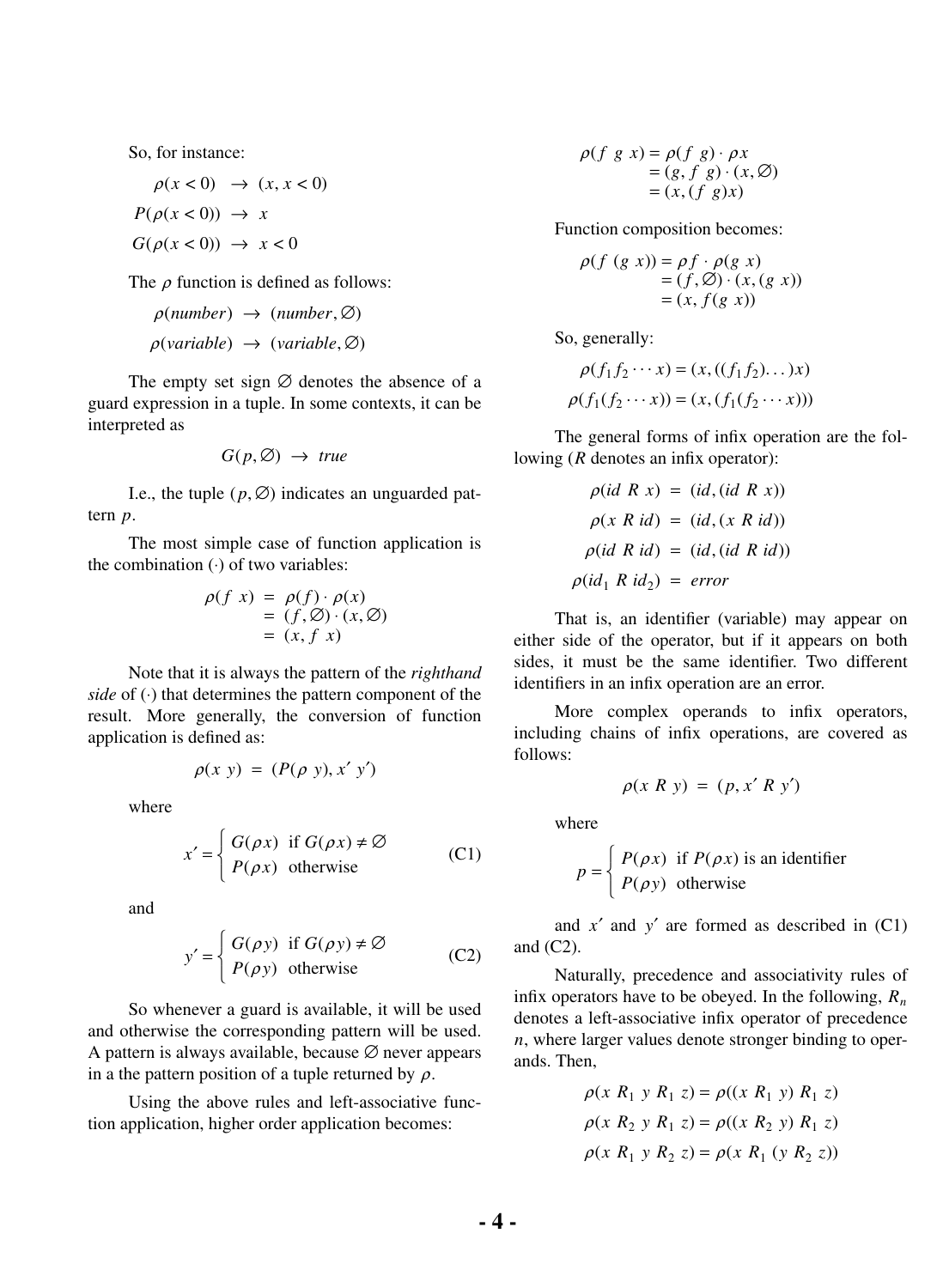*R<sup>R</sup>* denotes a right-associative operator:

$$
\rho(x R_R y R_R z) = \rho(x R_R (y R_R z))
$$

Parentheses override associativity and precedence:

$$
\rho((x R_1 y) R_2 z) = \rho((x R_1 y) R_2 z)
$$
  
\n
$$
\rho(x R_2 (y R_1 z)) = \rho(x R_2 (y R_1 z))
$$
  
\n
$$
\rho(x R_1 (y R_1 z)) = \rho(x R_1 (y R_1 z))
$$
  
\n
$$
\rho((x R_R y) R_R z) = \rho((x R_R y) R_R z)
$$

Without parentheses function application binds stronger than infix operators:

$$
\rho(f\ x+1) = \rho((f\ x)+1)
$$

Of course, this means that an actual implementation has to consider the properties of pre-defined operators and, in the case of extensible languages like ML, also the properties of user-defined operators.

In the context of implicit guard conversion, logic operators, such as ML's *orelse* and *andalso*, can be considered to be low-precedence infix operators.

More high-level constructs, like *if-then-else*, are best kept in function bodies, and should not be used in guards anyway, because they would blur the border between guards and function bodies. Guard expressions, both implicit and explicit, should be short and easily comprehensible forms.

k-tuples are converted as follows:

$$
\rho(x_1, x_2, \dots) = (p, g)
$$

where

$$
p = (P(\rho x_1), P(\rho x_2), \dots)
$$

and

$$
g = (G(\rho x_1)) \times (G(\rho x_2)) \times \cdots
$$

and

$$
G(x, \emptyset) = true^9
$$

Here  $\times$  denotes the logical "and" operation, i.e. the explicit guard of a tuple is the conjunction of all implicit guards in the tuple.

Lists are converted in the same way as tuples:

$$
\rho[x_1, x_2, \dots] = (p, g)
$$

where

$$
p = [P(\rho x_1), P(\rho x_2), \dots]
$$
  

$$
g = (G(\rho x_1)) \times (G(\rho x_2)) \times \dots
$$

Constructors like ::, finally, are part of the pattern, but their arguments may contain implicit guards. Hence:

$$
\rho(x_1::x_2) = (p,g)
$$

where

$$
p = P(\rho x_1) :: P(\rho(x_2))
$$
  

$$
g = (G(\rho x_1)) \times (G(\rho(x_2)))
$$

### **7. Examples**

$$
\rho(f \ x = g \ x) = \rho(\rho(f \ x) = \rho(g \ x))
$$
  
= 
$$
\rho((x, f \ x) = (x, g \ x))
$$
  
= 
$$
(x, f \ x = g \ x)
$$
  
= x where f \ x = g \ x

$$
\rho[x > 0, y \mod 2 = 0] = (p, g)
$$

where

$$
p = [P(\rho(x > 0)), P(\rho(y \mod 2 = 0))]
$$
  
= [x, y]  
and  

$$
g = (G(\rho(x > 0))) \times (G(\rho(y \mod 2 = 0)))
$$
  
= (x > 0) × (y \mod 2 = 0)

$$
\rho(f \; h::t) = (h::t, (f \; h) \times true)
$$

$$
= (h::t, f \; h)
$$

<sup>9</sup> Of course, an actual implementation would omit segments of the form " $\times$  *true*", because  $x \times true = x$ .